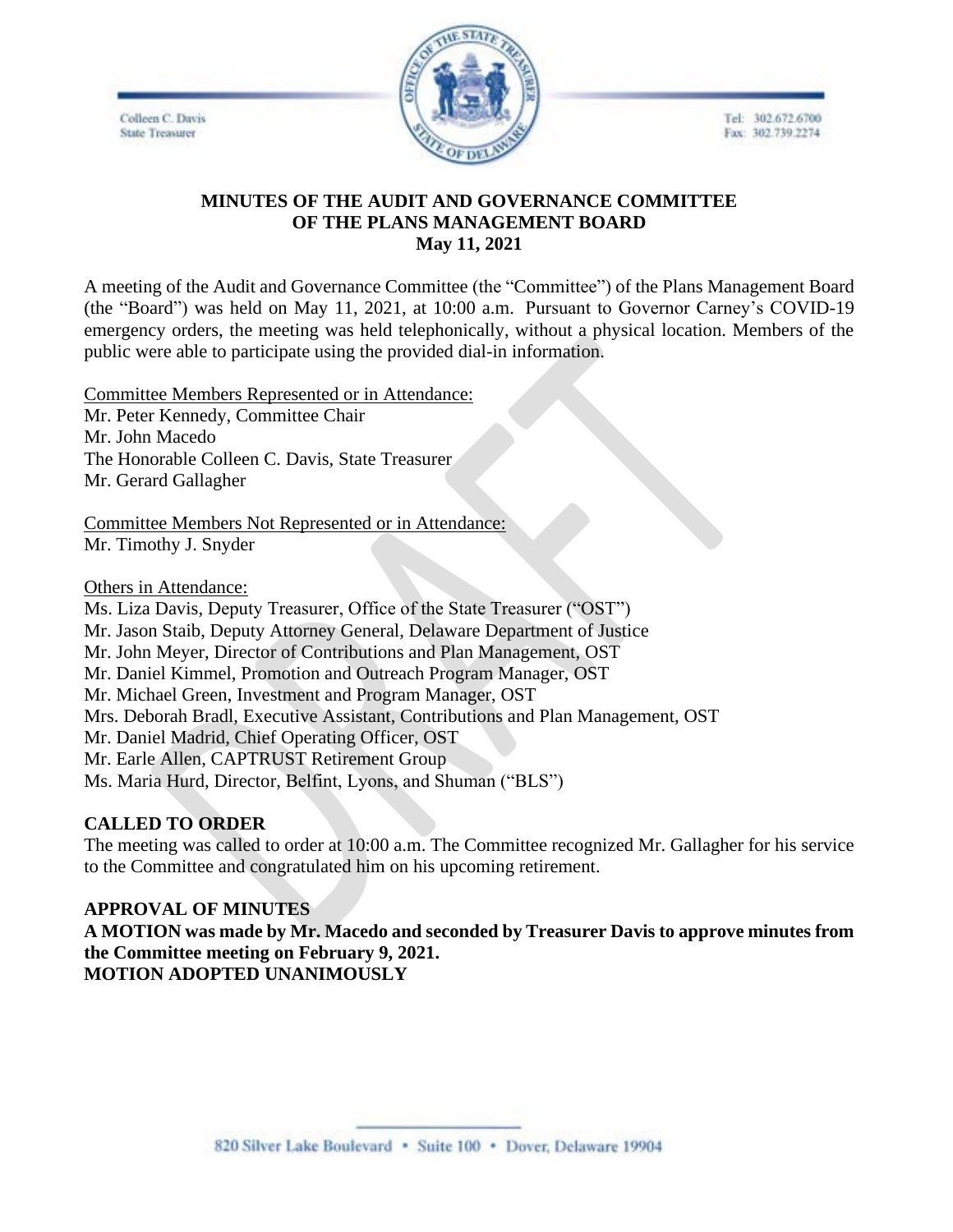# **DISCUSSION AND ACTION ITEMS**

#### *Update on Involuntary Force Outs*

Mr. Meyer provided an update on involuntary force-outs for accounts with less than \$1,000. The Board had approved the plan amendments for the 457(b) and 401(a) Plans in 2019 to permit forced distributions; the 403(b) already permitted such distributions. Mr. Meyer stated that there are approximately 2,000 terminated participant accounts that are eligible for force-out. The Committee discussed the Voya \$25 close-out fee, including whether a close-out fee is industry standard when the force out is not a participant's choice. Mr. Allen stated it is not unusual, but also not industry standard. Mr. Kennedy questioned whether the Plan could pay the fee. Ms. Hurd stated that the forfeiture accounts do not have funds sufficient to cover the fees. Mr. Meyer indicated that OST is working with Voya to possibly waive the close-out fee and will update the Committee upon receiving a response from Voya.

## *Update on Audit Report Item - Uncashed Checks*

Mr. Meyer provided an update on the audit finding for the deferred compensation plan regarding uncashed checks. Mr. Meyer stated that OST staff is working closely with Voya on how the process is monitored. Voya reviews uncashed checks by generating monthly reports and sending participant letters at 180 days and 365 days after check issuance. After five years, if the check remains uncashed, the funds are escheated and transferred to Unclaimed Property. OST is working with the Office of Pensions to locate missing participants. OST will continue to provide updates to the Committee as the process evolves.

## *Discussion and Vote on Governance Manual and Resolution 2021-01*

Mr. Meyer explained that the draft Governance Manual and related resolution included feedback from several Committee members. Mr. Staib explained to the Committee that the resolution includes those governance provisions in the draft manual that warrant express approval by the Board.

#### **A MOTION was made by Mr. Macedo and seconded by Treasurer Davis to recommend that the Board approve the Governance Manual and Resolution 2021-01. MOTION PASSED UNANIMOUSLY**

Mr. Meyer reminded the Committee that there will be Code of Conduct training and Freedom of Information Act training at the June 2, 2021, Board meeting. Committee members are invited to attend. If unable to attend, the information will be posted on the newly developed Board resource page.

The Committee discussed new member recruitment and the filling of Mr. Gallagher's vacant position.

## **PUBLIC COMMENT**

No member of the public was present for comment.

## **Executive Session**

No Executive Session was held.

## **NEXT MEETING**

The next meeting of the Committee is scheduled for August 10, 2021. The next meeting of the Board is scheduled for June 2, 2021.